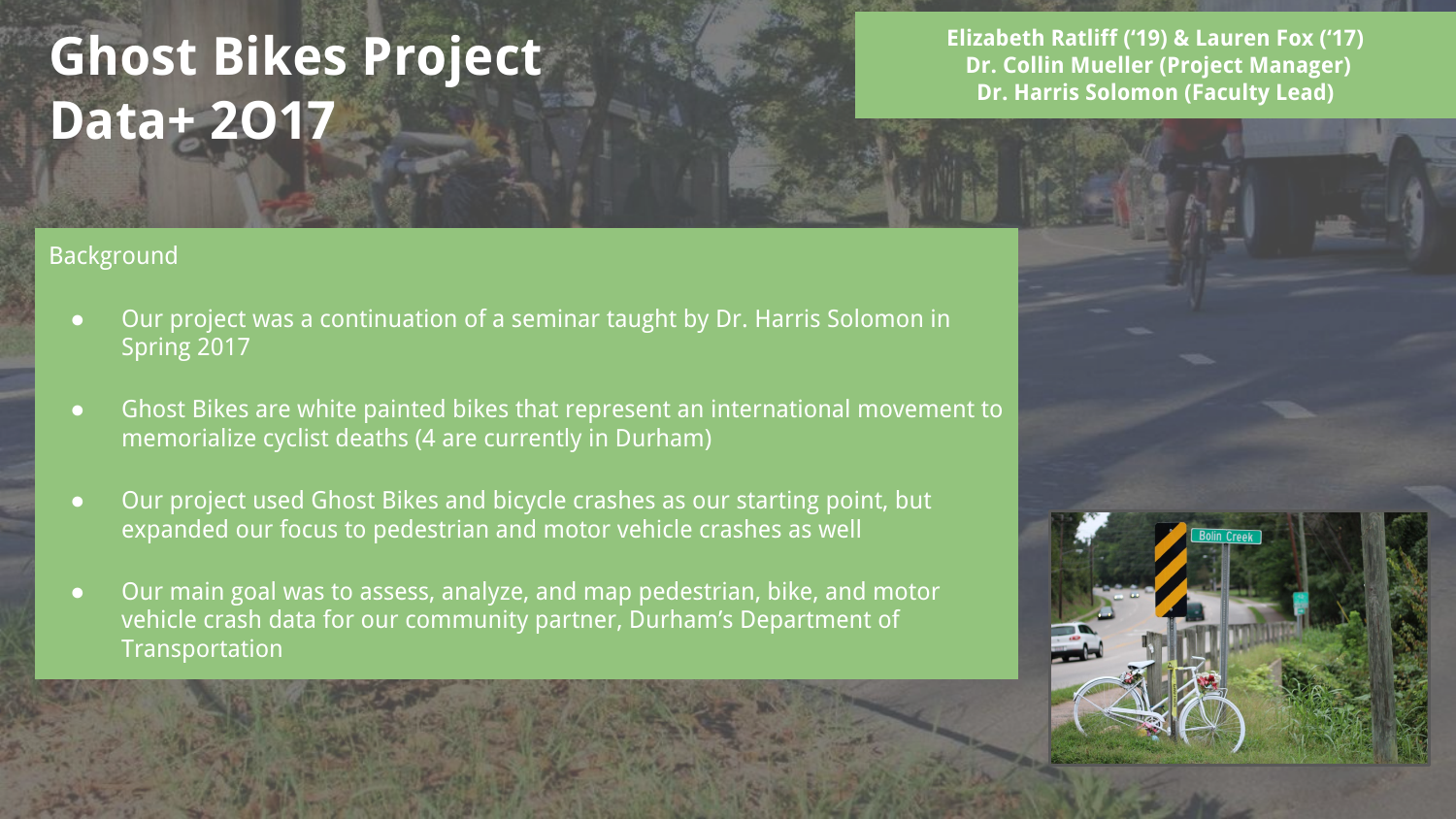# **Methodology**

We cleaned, filtered, and analyzed more than 20 data sources of varying formats and coding structures using RStudio, QGIS, and hand coding.

## **Pedestrian Crashes** Bike Crashes





Using QGIS, we were able to create additional visualizations for our R Shiny App. These maps allow users to compare high crash areas with nearby roads and geographic landmarks. The base maps are interchangeable and come in a wide variety of options.





Bike injury v. Bike Direction Bike injury v. Bike Direction Bike injury v. Bike Direction

To visualize the data that we cleaned and analyzed, we created an app through R Shiny. The app is user-friendly, educational, and is a comprehensive view of our work this summer on Durham traffic safety. The app can be easily expanded to include other data sets when they become available, and also has the potential to graph and forecast data.

## This app allows the user to:

- View background information on Ghost Bikes and pedestrian safety in Durham
- View trends in user-selected variables
- Compare variables (such as time of day, weather conditions, etc.) through multiple visualization methods
- View and interact with crash maps, created in QGIS (see right)